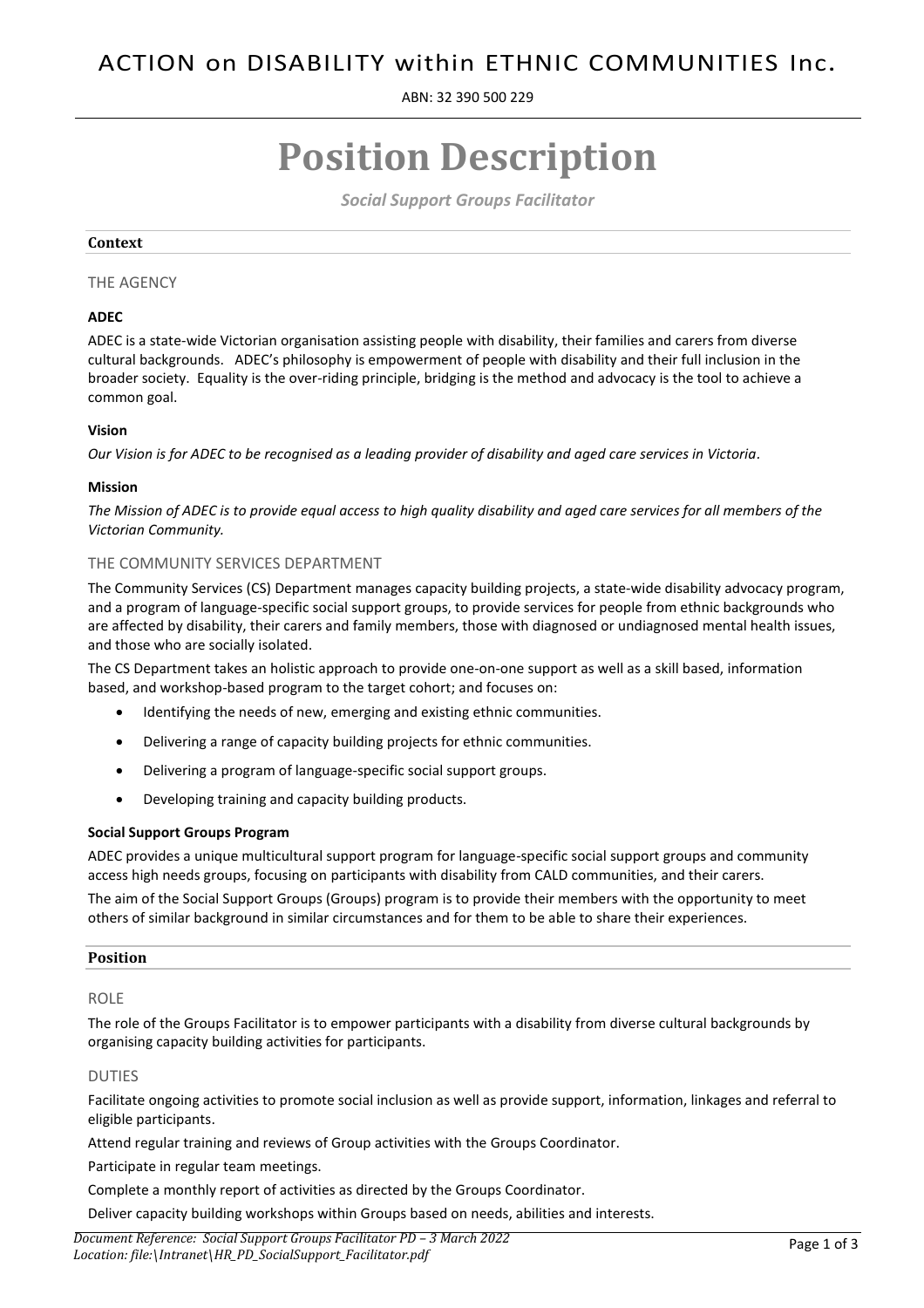## PD – Social Support Groups Facilitator

Work closely with CBOs to organise and implement a regular activity based program.

Maintain the Group's budget and other documentation such as attendance lists and feedback forms as required by the program.

Facilitate information sessions and skill-building workshops for participants.

Promote the group and recruit new group members.

Achieve KPIs as agreed with Groups Coordinator to ensure that targets are achieved in a timely manner.

Other tasks and duties as directed by the Groups Coordinator or the CS Manager.

## RESPONSIBILITIES

Increase the participation rates of carers in formal support services and activities.

Create a non-judgmental and friendly atmosphere for group members to open and share their feelings, experiences and ideas.

Support carers and care recipients to address the issues of isolation and difficulty in accessing relevant support services. Integrate the needs of carers with local broader services and groups, and opportunities for development.

Provide information, education and skilling of carers of people with disability and frailty, and support them in their role as carers in the community.

Develop informal support networks for carers and care recipients and other eligible participants. Increase group members' knowledge of disability, recreation/mental health and support services.

## KEY PERFORMANCE INDICATORS

The Facilitator's performance will be measured against the following criteria:

- The success of group activities, as indicated by client feedback and client numbers.
- Conducting group activities within budget.
- Accurate and timely submission of group data collection.
- Maintenance of client's records in accordance with ADEC procedures.
- Prompt and equitable resolution of issues arising within the group.

# KEY SELECTION CRITERIA

#### **Essential**

Be fluent (spoken, reading, writing) in a specific language as required by the program. Ability to plan a program of activity, and to deliver it successfully and within budget. Ability to accurately collect statistics, record data, and maintain records. Demonstrated experience in establishing and maintaining community groups. Competent IT user in MS Office programs. Excellent time management skills.

## **Desirable**

Previous experience of working with carers from ethnic communities.

Previous experience of working with people with disability.

Knowledge of the HACC and other local services.

Experience of budget preparation and expenditure tracking.

Hold a valid and current licence to drive a motor vehicle, issued by the appropriate authority in the jurisdiction in which the holder will drive, and appropriate to the type of vehicle to be driven.